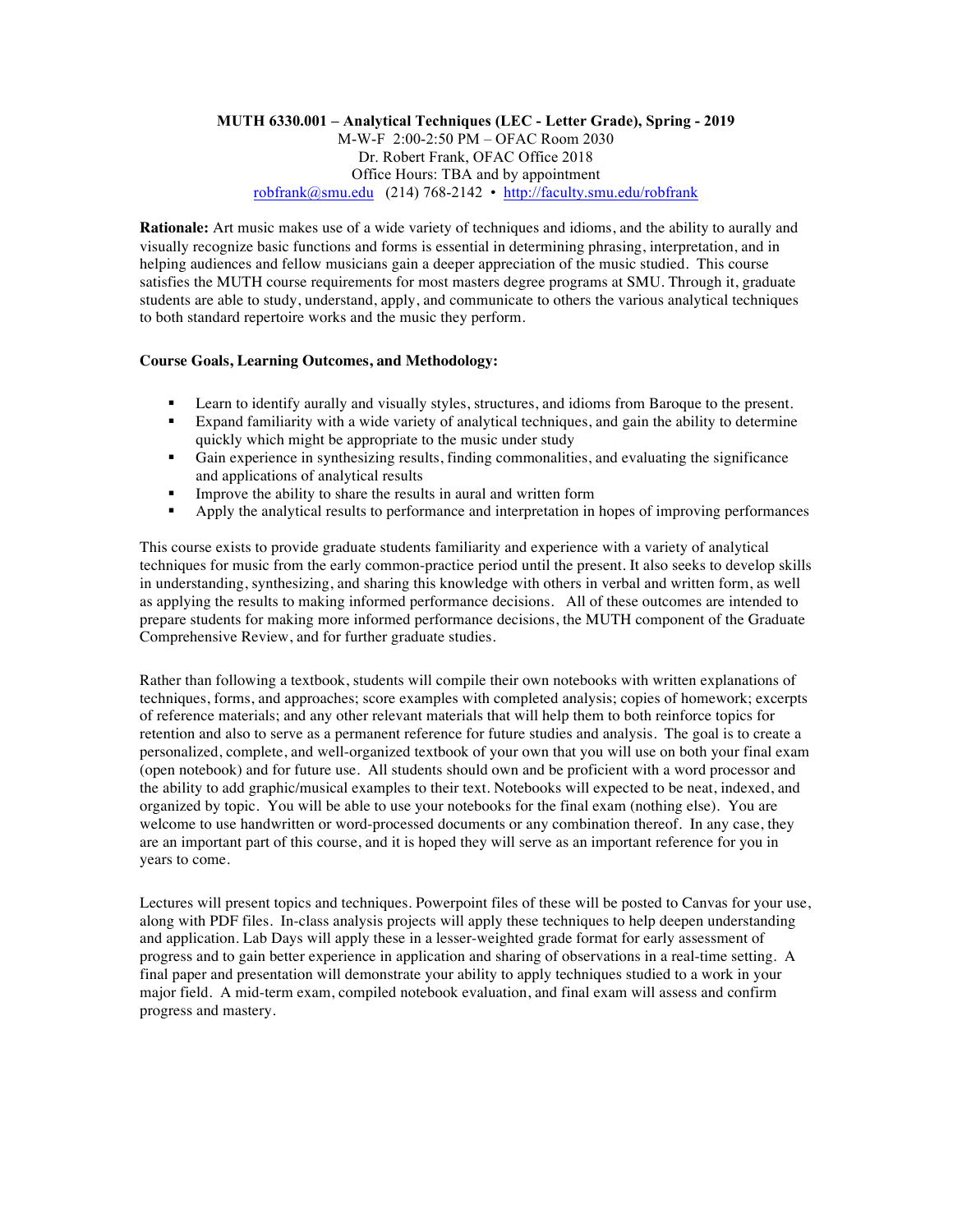**Course Requirements, Expectations, and Policies:** All students will be required to own a suitable comprehensive music theory text. Although there is no single specific text, most comprehensive undergraduate texts (i.e. Kostka/Payne, Turek, etc.) will suffice. All texts must be approved by the instructor so as to ensure that they are thorough and comprehensive. You may be required to purchase another text if the one you have does not meet the requirements. Students must also have a three-ring binder (3" aprox.) with sufficient music staff paper and blank note paper to assemble, organize, and retain all class materials. This notebook will be turned in for grade at the end of the semester and will provide all students with a "text" of their own for future review and reference. This notebook must be brought to class each meeting. Other requirements include pencils in black and other colors (red, dark blue, etc. Light blue has trouble photocopying). There will be the need for printing & photocopying to allow the sharing of projects and analysis materials with the class, and this is at the student's expense. PDF files for assignments will be distributed via Canvas, and will need to be printed by the student for completion.

As a graduate course, students are expected to conduct independent research *beyond the assigned readings*  appropriate to the assignments and each student's needs. Although on-line research is easier, the quality of the information is often far lower than published books (When evaluating reference material, remember that for free on-line sites: "Free information found on the internet is like free food found on the street - and should be treated with the same skepticism.") Familiarity with library and Internet resources is the responsibility of the student, but the instructor is very willing to assist on request. It is the student's responsibility to seek help from the instructor with any topic for which there is not clarity, and this is very much welcomed and encouraged. If there is any issue or question that in any way hinders your learning and progress, please contact me immediately. Don't let small problems turn into larger ones.

**Attendance:** Since in class presentation and discussion is essential, attendance is mandatory. An active, positive, in-class participation with adequate preparation is expected and will be assessed. Underprepared students will receive a verbal warning before points are deducted. Excused absences will be granted at the instructor's discretion provided you notify the instructor of any conflicts, issues, or excused absences no less than 1 hour prior to the class. Emergencies and appropriate excuses will be accommodated pending instructor approval. During all absences, both excused and unexcused, students are responsible to getting all assignments and completing all required work due on the scheduled due date. Class begins promptly at the beginning of the hour. Attendance will be taken at 5 minutes after the beginning of class. 2-3 unexcused absences will lower the attendance portion of the grade by half. More than 3 unexcused absences will lower it by the full amount. Each unexcused tardy will count as ½ unexcused absence. If a student misses 5 consecutive classes for any reason, this may be grounds for immediate dropping from the class without notice or recourse. If you must miss class for any reason, please notify the instructor as soon as possible. All work is due at the beginning of the assigned class period. Late work without prior exception will receive a 10% reduction for 1-2 days late, 50% for 3-6 days late, and will not be accepted after one week. Homework will be assessed on a point system for thoroughness, thoughtfulness, correct use of terms and methods, original thought, and clarity of presentation. As these are learning projects and assignments, 100% mastery will not be the issue: effort, growth, and application of covered techniques will be the primary criteria. Exams will assess mastery of material covered to that point in the term.

**On-line materials:** There will be scores and reading materials (PDF files, audio files, etc.) uploaded to Canvas and other on-line resources, and students are expected to print these materials at their own cost/method for their notebooks (there is no textbook, so this is far less expensive). Although most assignments will be posted on Canvas, there may be smaller assignments only announced during class. As per departmental policy, all scheduled quizzes, presentations, and exams during *unexcused* absences will not be allowed to be made up except under extraordinary circumstances.

**Class etiquette:** Please keep cell phones and other devices that can be considered a distraction to yourself and others turned off during class. Although video capture is a quick, easy means of documenting in-class materials, hand-written/typed notes are proven to increase memory and retention and also allow for the instructor to more easily recognize a student's level of understanding. This does not, however, preclude